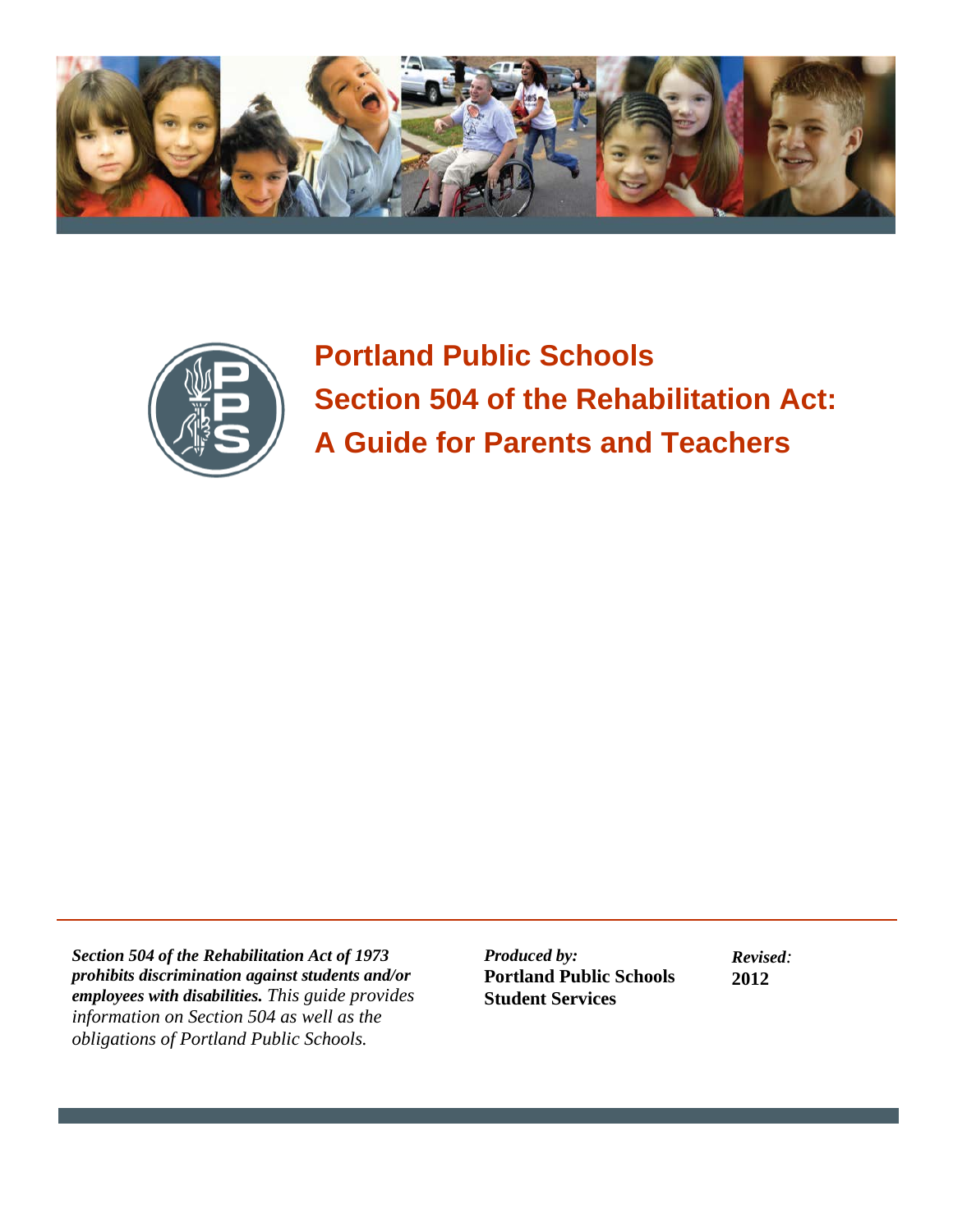*Portland Public Schools recognizes the diversity and worth of all individuals and groups and their roles in society. All individuals and groups shall be treated with fairness in all activities, programs and operations, without regard to age, color, creed, disability, marital status, national origin, race, religion, sex, or sexual orientation.*

> Portland Public Schools Board of Education Policy 1.80.020-P

**For more information about this publication, contact:**

**Student Services 504 Program Coordinator Phone: (503) 916-5460**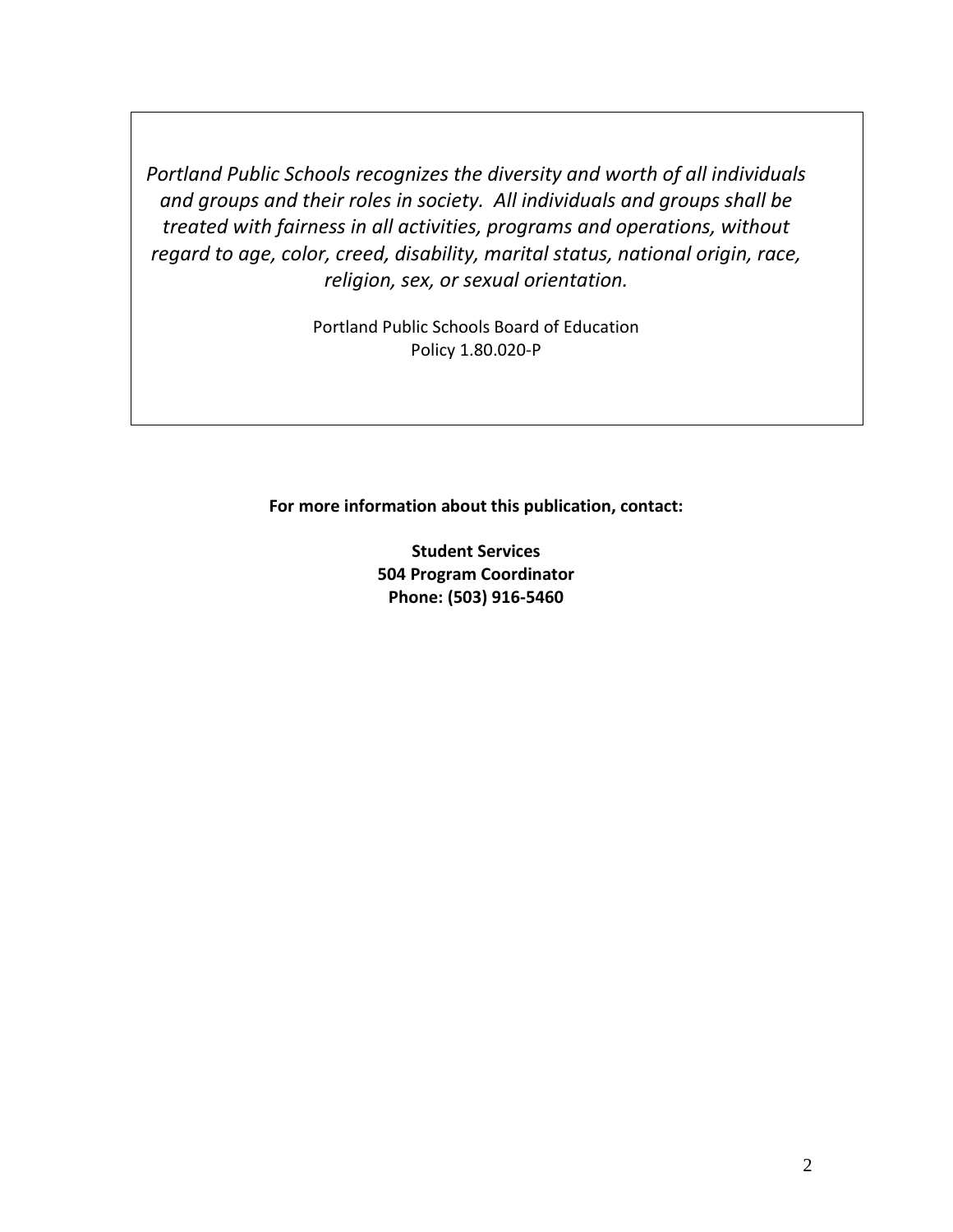| <b>What is Section 504?</b>  | "Section 504" is Section 504 of the Rehabilitation Act of                                                                                                                                                                                         |
|------------------------------|---------------------------------------------------------------------------------------------------------------------------------------------------------------------------------------------------------------------------------------------------|
|                              | 1973, a federal civil rights statute protecting persons with                                                                                                                                                                                      |
|                              | disabilities from discrimination. Section 504 applies to all                                                                                                                                                                                      |
|                              | agencies that receive federal funds, including public schools.                                                                                                                                                                                    |
| How is "disability"          | Section 504 defines disability as a physical or mental                                                                                                                                                                                            |
| defined under Section        | impairment that substantially limits a major life activity.                                                                                                                                                                                       |
| 504?                         |                                                                                                                                                                                                                                                   |
|                              | A physical impairment is a medical condition or disorder of<br>bodily functions.                                                                                                                                                                  |
|                              | A mental impairment is a cognitive, learning or psychological<br>disorder.                                                                                                                                                                        |
|                              | A major life activity includes seeing, hearing, speaking,<br>walking, bending, learning, reading, concentrating, thinking,<br>working, caring for oneself, performing manual tasks, and<br>other similar types of activities.                     |
|                              | Major life activities also include bodily functions such as<br>breathing, sleeping, neurological functioning, bowel/bladder<br>functioning, and other bodily functions.                                                                           |
|                              | A substantial limitation means that the student is<br>significantly restricted as to the condition, manner or<br>duration under which a student can perform a particular<br>major life activity as compared to the average student<br>population. |
| <b>What does Section 504</b> | Students with disabilities are protected from discrimination                                                                                                                                                                                      |
| do for students with         | on the basis of disability if they have a mental or physical                                                                                                                                                                                      |
| disabilities?                | impairment that substantially limits a basic life activity, or                                                                                                                                                                                    |
|                              | have a history of such an impairment or are treated as if they                                                                                                                                                                                    |
|                              | have such an impairment.                                                                                                                                                                                                                          |
|                              | Under Section 504, students with a mental or physical                                                                                                                                                                                             |
|                              | impairment that substantially limits a basic life activity are                                                                                                                                                                                    |
|                              | entitled to a free appropriate public education, including                                                                                                                                                                                        |
|                              | regular education and other accommodations or supports                                                                                                                                                                                            |
|                              | that are designed to meet the individual educational needs of                                                                                                                                                                                     |
|                              | a student with a disability as adequately as the needs of                                                                                                                                                                                         |
|                              | nondisabled students are met.                                                                                                                                                                                                                     |
| Who should be referred       | Parents and teachers should refer any student who is                                                                                                                                                                                              |
| for Section 504              | suspected of having a physical or mental impairment and                                                                                                                                                                                           |
| consideration?               | who is believed to need accommodations or supports to                                                                                                                                                                                             |
|                              | receive a free appropriate public education.                                                                                                                                                                                                      |
| How is a referral made?      | A parent or teacher may begin the referral process by talking                                                                                                                                                                                     |
|                              | to the school's principal or assistant principal, a school                                                                                                                                                                                        |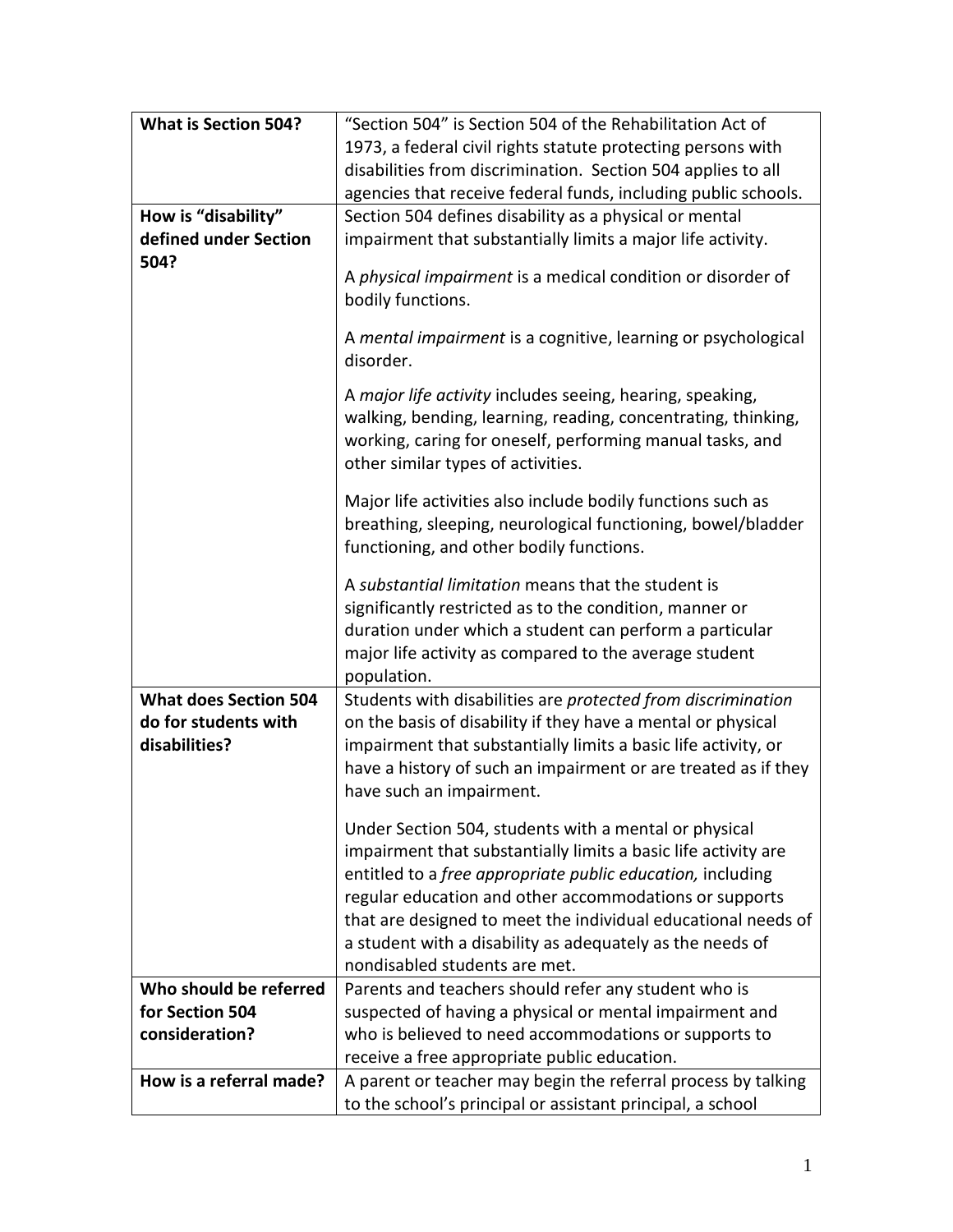|                              | counselor, or the school's 504 coordinator. Referrals will<br>typically go to the Student Intervention Team (SIT).<br>Sometimes referrals will go directly to a 504 team or a special<br>education team. |
|------------------------------|----------------------------------------------------------------------------------------------------------------------------------------------------------------------------------------------------------|
| Who makes decisions          | This decision is made by a team that includes someone who                                                                                                                                                |
| about whether a              | is knowledgeable about the student, about the evaluation                                                                                                                                                 |
|                              |                                                                                                                                                                                                          |
| student has a disability     | data, and about placement or support options. Typically,                                                                                                                                                 |
| under Section 504?           | parents are invited to participate as part of this team.                                                                                                                                                 |
| <b>What information does</b> | The team considers information from the parents and                                                                                                                                                      |
| the team consider?           | teachers along with any information from the student's                                                                                                                                                   |
|                              | outside health or medical providers. If further testing is                                                                                                                                               |
|                              | needed, the district will ask parents for their written consent                                                                                                                                          |
|                              | for testing. Sometimes a school nurse will be involved in                                                                                                                                                |
|                              | assessing the impact of a student's disability at school and                                                                                                                                             |
|                              | reviewing information from health or medical providers.                                                                                                                                                  |
|                              | For students who transfer in from another district, the team                                                                                                                                             |
|                              | will consider information from the previous school or school                                                                                                                                             |
|                              | district.                                                                                                                                                                                                |
|                              | Parents may be asked to provide a copy of previously                                                                                                                                                     |
|                              | conducted medical assessments. Parents may be asked to                                                                                                                                                   |
|                              | give written consent for the school to request medical,                                                                                                                                                  |
|                              | health, psychological, or other records. Parents may also be                                                                                                                                             |
|                              |                                                                                                                                                                                                          |
|                              | asked to get a medical statement or health assessment                                                                                                                                                    |
|                              | statement from the student's health care provider.                                                                                                                                                       |
| <b>What decisions does</b>   | The team must decide whether the student has a disability                                                                                                                                                |
| the team make?               | under Section 504. If so, the team must then decide if the                                                                                                                                               |
|                              | student needs a Section 504 Student Accommodation Plan to                                                                                                                                                |
|                              | access his or her education.                                                                                                                                                                             |
|                              | The team's decisions are documented and parents are given                                                                                                                                                |
|                              | a copy, along with a Statement of Parent and Student Rights                                                                                                                                              |
|                              | under Section 504.                                                                                                                                                                                       |
| <b>What is a Section 504</b> | The Section 504 Student Accommodation Plan documents                                                                                                                                                     |
| <b>Student</b>               | the specific accommodations or supports the student needs                                                                                                                                                |
|                              | to ensure that the individual needs of the student with a                                                                                                                                                |
| <b>Accommodation Plan?</b>   |                                                                                                                                                                                                          |
|                              | disability are met as adequately as the needs of non-disabled                                                                                                                                            |
|                              | students. The comparison is to an average student in the                                                                                                                                                 |
|                              | general population. The Section 504 plan is designed to                                                                                                                                                  |
|                              | provide <i>appropriate supports</i> , not necessarily all of the                                                                                                                                         |
|                              | supports that would "maximize the student's potential" or                                                                                                                                                |
|                              | "the best supports".                                                                                                                                                                                     |
|                              | The team makes an individual determination of the student's                                                                                                                                              |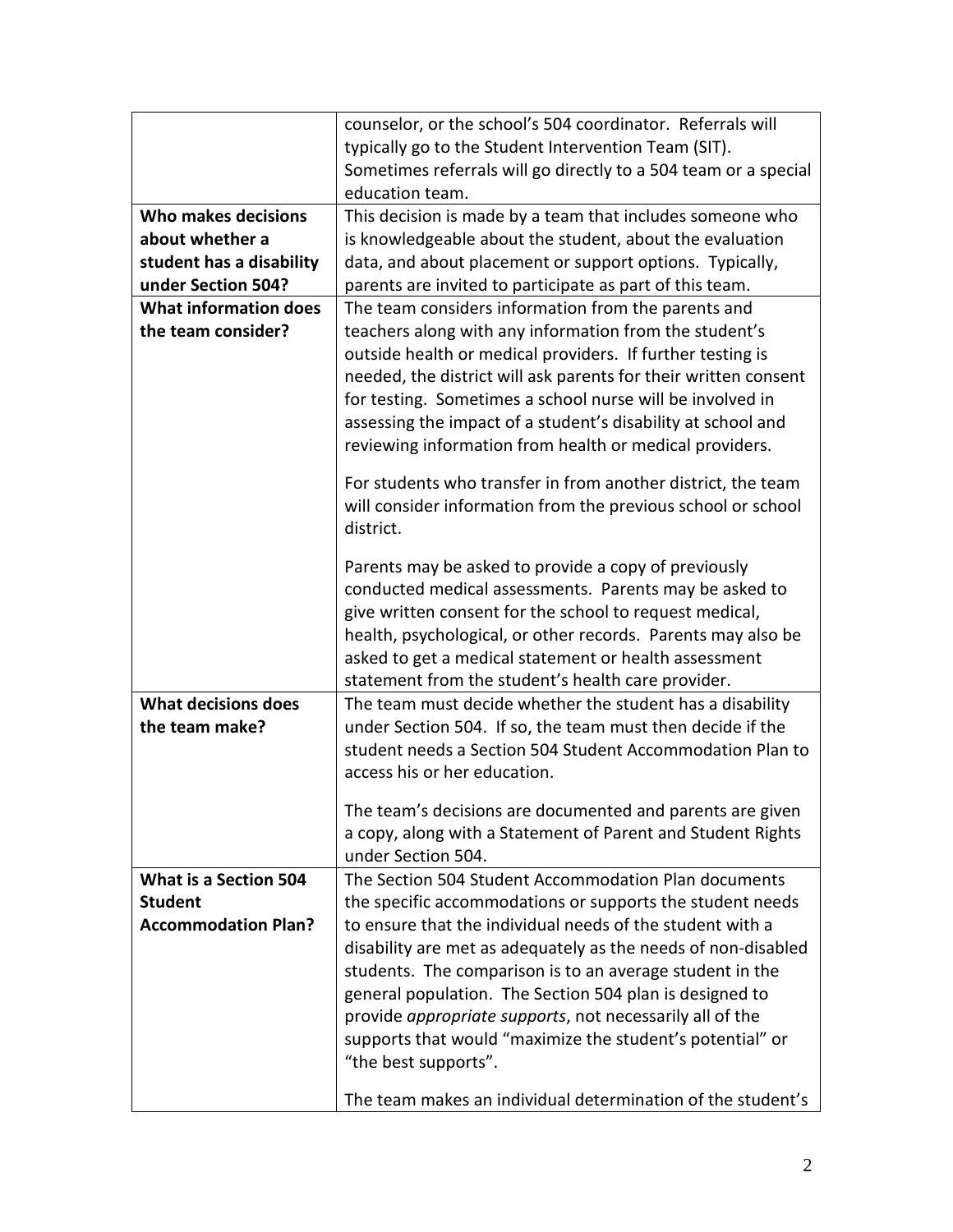|                                 | educational needs and supports required. Like special           |
|---------------------------------|-----------------------------------------------------------------|
|                                 | education services, 504 plans must be implemented in the        |
|                                 | least restrictive environment.                                  |
| Will every student with         | Most will, but not necessarily all. When considering whether    |
| a disability under              | a student has a disability under Section 504, the team cannot   |
| Section 504 have a              | consider any factors such as medication, assistive devices      |
| <b>Section 504 Student</b>      | such as hearing aides, or other individual supports or aids for |
| <b>Accommodation Plan?</b>      | the student (other than ordinary eyeglasses or contact          |
|                                 | lenses). (These are called "mitigating factors".)               |
|                                 |                                                                 |
|                                 | In some cases, the student may not need a Section 504 Plan      |
|                                 | if the individual supports or aids (mitigating factors above)   |
|                                 | adequately allow access to the educational setting.             |
| <b>What are</b>                 | Accommodations are adjustments that are designed to             |
| "accommodations"?               | lessen the impact of the student's disability to provide access |
|                                 | to the school program. There is no "list" of approved           |
|                                 | accommodations. Accommodations should be determined             |
|                                 | individually for each student.                                  |
| Must the team accept            | While a doctor may be qualified to provide a medical            |
| the doctor or health            | diagnosis, it is important to remember that a doctor or         |
| care provider's                 | medical provider's recommendations are suggestions. The         |
| recommendations for             | school team must consider multiple sources of information       |
| accommodations?                 | to determine whether the student has a disability and to        |
|                                 | decide what accommodations and services, if any, are            |
|                                 | needed.                                                         |
| <b>Is a Section 504 Student</b> | No. An IEP (Individualized Education Program) is written for    |
| <b>Accommodation Plan</b>       | students who have disabilities under the Individuals with       |
| the same as an IEP?             | Disabilities Education Act (IDEA). These students must need     |
|                                 | special education services to be eligible for an IEP.           |
|                                 | A Section 504 Student Accommodation Plan is similar to an       |
|                                 | IEP but not as detailed. Students with disabilities under 504   |
|                                 | who do not need special education services may have a 504       |
|                                 | plan if they need accommodations or other supports in the       |
|                                 | school setting to access their education.                       |
| What happens if the             | The team should try to reach consensus. If consensus is not     |
| team does not agree             | possible, then the district members of the team (typically an   |
| about whether the               | administrator) will decide the matter. If the parent does not   |
| student has a disability        | agree, the parent may pursue resolution options.                |
| or about what needs to          |                                                                 |
| be on the plan?                 |                                                                 |
| What are the resolution         | The parent may ask for an informal meeting with a school        |
| options under Section           | principal or assistant principal to review the matter and share |
| 504?                            | concerns.                                                       |
|                                 |                                                                 |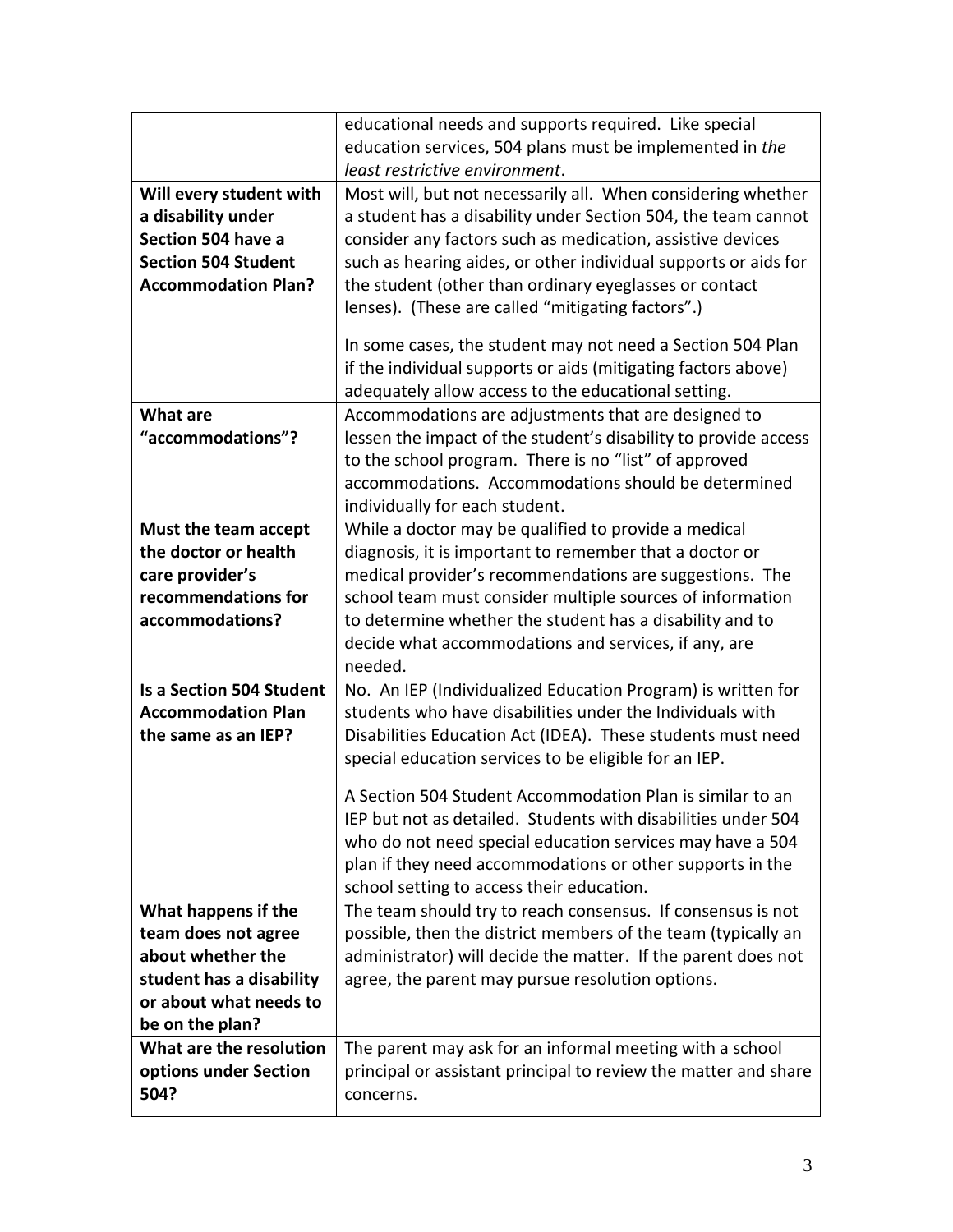|                           | The parent or district staff may contact the PPS 504 Program      |
|---------------------------|-------------------------------------------------------------------|
|                           | Coordinator for consultation or facilitation. The parent or       |
|                           | district staff may contact the PPS Integrated Student Services    |
|                           | Parent Liaison for consultation or support.                       |
|                           |                                                                   |
|                           | The parent may use the PPS Complaint Procedures or file a         |
|                           | complaint with the federal Office for Civil Rights.               |
|                           | Parents also have the right to request a hearing from the         |
|                           | Oregon Department of Education if they disagree with the          |
|                           | identification, evaluation, placement or provision of             |
|                           | appropriate services to the student.                              |
| When should the           | The plan should be reviewed at least annually.                    |
| student's Section 504     |                                                                   |
| <b>Accommodation Plan</b> | If the district is considering a significant change in placement, |
| be reviewed?              | then a reevaluation and review should be conducted before         |
|                           | that change.                                                      |
| What is a "significant    | A significant change in placement is a placement that             |
| change in placement"?     | changes the nature, type or duration of the educational           |
|                           | program for the student. A minor change in program such as        |
|                           | a new teacher or moving to another classroom at the same          |
|                           | level, or moving to another building in the same type of          |
|                           | program would not be considered a significant change.             |
|                           | Significant changes in placement occur because the student's      |
|                           | needs change or because the student has engaged in conduct        |
|                           | that results in a disciplinary removal from school.               |
| Are all suspensions and   | No. A suspension or expulsion of more than 10 school days         |
| expulsions from school    | in a row would be considered a significant change in              |
| considered a significant  | placement.                                                        |
| change in placement?      |                                                                   |
|                           | Shorter suspensions that add up to more than ten school           |
|                           | days may also be considered a significant change in               |
|                           | placement if there is a "pattern" to the removals. "Pattern"      |
|                           | is determined by looking at the length of each removals, how      |
|                           | close the removals are to each other, and the total amount of     |
|                           | time removed.                                                     |
| How is a "504 only"       | Before the school implements a suspension or expulsion that       |
| student protected from    | would be a change in placement, the school must hold a            |
| being suspended or        | team meeting to do a manifestation review. The team               |
| expelled for conduct      | considers:                                                        |
| that is related to the    | whether the student's conduct was caused by or had a<br>$\bullet$ |
| student's disability?     | direct and substantial relationship to the student's              |
|                           | disability; and                                                   |
|                           | whether the student's conduct was a direct result of the          |